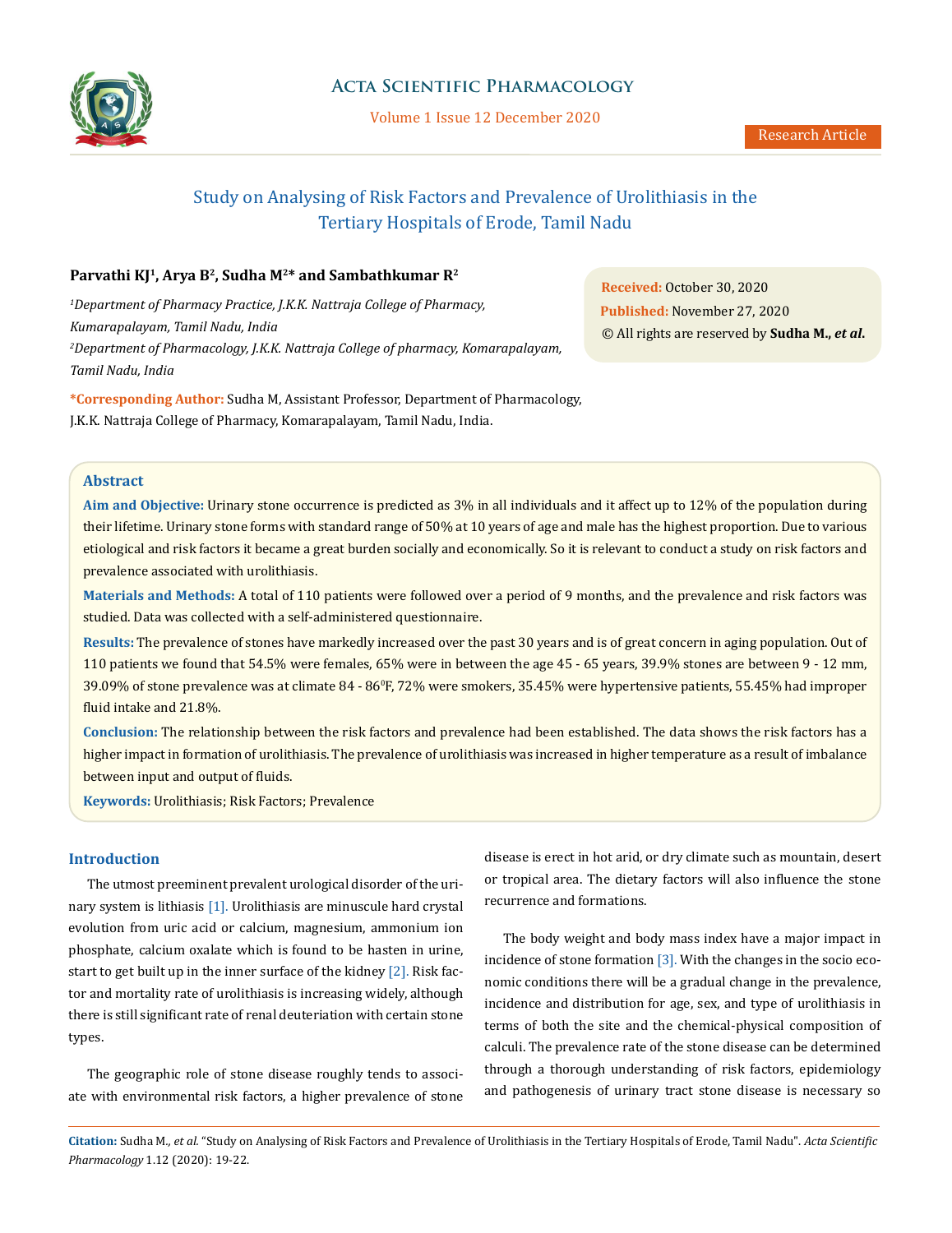as to develop an effective medical prophylactic program. In India, about 12% of population is expected to have urinary stone, out of the total 50% may end their life with loss of kidneys or renal damage. Nearly 15% of population of northern India suffers from kidney stones. A urinary calculi occurrence is fewer in southern India.

In Tamil Nadu the overall prevalence of urolithiasis 37% in female and  $43\%$  in male [5]. As per the literature there is no study conducted in erode so, it is relevant to conduct a study on risk factors and prevalence of urolithiasis in our state Tamil Nadu, particularly in the Erode district.

### **Materials and Methods**

A prospective observational study was undertaken with 110 patients were followed over a period of 9 months, and their prevalence and risk factors was studied. Informed consent from the patients were properly maintained. Data were collected from patients who were admitted in the tertiary care hospitals of Erode with selfadministered questionnaires and data's adopted from Nalini SH., *et al.* [5] with slight alterations. The data was collected and properly chronicled. We visited the patients who are suffering from urolithiasis all the data's were collected through the questionnaires. Data's collected were entered into the excel sheet and the data's that didn't seems to be satisfactory to our study got eliminated. The study duration was for a 9 months period we saw the prevalence was more in summer seasons. We took totally 150 samples but the necessary data's were incomplete in some patients so we excluded 46 patients. We include all the patients who were ready to give informed consent and who were diagnosed as urolithiasis. We excluded pregnant patients, post menopausal women with low estrogen levels and women who had their ovaries removed.

#### **Statical analysis**

The association between risk factors and urolithiasis variables was assessed using Fisher' exact test. Results are presented as mean and SD. A two sided p value < 0.05 was considered to represent statical significant differences. Statical test was performed with Graph pad prism version 2.8.

#### **Results**

The study was conducted among 110 patients in the tertiary care hospitals of Erode. Out of them, 50 were males (45.5%) and 60 were females (54.54%). Francis., *et al.* [6] in a retrospective study of ages ranged from 3 to 87 years with a median of 42; males were the majority (79%) and the commonest presenting symptoms were flank pain (91%) and dysuria (19%). We took patients

from the age of 25 years to above 60 years in that we found that 50 patients (45.4%) were age between 42 - 65 years. It has been found that urolithiasis is more prevalent between the age of 42 and 65. In our study majority of the patients (57.26%) were literate. The number of patients admitted for the treatment of urolithiasis during each seasons were showed in table 1 and 2. 39.09% of patients visited in OPD for treatment during summer season (May to June). The annual maximum average temperature in Erode, Tamil Nadu, India is 84 - 86° F. The highest temperature is often registered in May which is the hottest month in the state. 62 patients (56.36%) had stone at the renal region and 43 patients.

| SI:NO | <b>Temperature</b>                        | Number of pa-<br>tients ( $n = 110$ ) | <b>Percent-</b><br>age (%) |
|-------|-------------------------------------------|---------------------------------------|----------------------------|
|       | 72-77 <sup>0</sup> (November-<br>January) | 27                                    | 24.54%                     |
| 2     | 72-84 <sup>0</sup> (February-<br>April)   | 32                                    | 29.09%                     |
| 3     | 84-86 <sup>0</sup> (May-July)             | 43                                    | 39.09%                     |
| 4     | 82ºF (August-Sep-<br>tember)              |                                       | 7.27%                      |

| <b>Table 1:</b> Prevalence based on climate. |
|----------------------------------------------|
|----------------------------------------------|

| SI:<br>N <sub>0</sub>    | <b>Risk Factors</b>                        | Vari-<br>ables | Cas-<br>es. | P value, SD                             |  |
|--------------------------|--------------------------------------------|----------------|-------------|-----------------------------------------|--|
| $\mathbf{1}$             | Dehydrated                                 | Males          | 40          | $SD = 27.5 + -12.964$<br>$p = 0.021$    |  |
|                          |                                            | Females        | 35          |                                         |  |
|                          | Non dehydrated                             | Males          | 10          |                                         |  |
|                          |                                            | Females        | 25          |                                         |  |
| $\overline{\mathcal{L}}$ | Fluid intake <<br>2-3 litres a dav         | Males          | 42          |                                         |  |
|                          |                                            | Females        | 39          | $SD = 27.5 + -13.134$ .<br>$p = 0.0302$ |  |
|                          | Fluid intake ><br>2-3 litres a day         | Males          | 8           |                                         |  |
|                          |                                            | Females        | 21          |                                         |  |
| 3                        | Tea intake more<br>than 2 cups a<br>day    | Males          | 44          | $SD = 27.5 + -17.794$ ,<br>$p = 0.0213$ |  |
|                          |                                            | Females        | 41          |                                         |  |
|                          | Tea intake less<br>than 2 cups a<br>day    | Males          | 6           |                                         |  |
|                          |                                            | Females        | 19          |                                         |  |
| 4                        | Coffee intake<br>more than 2<br>cups a day | Males          | 41          | $SD = 27 + -16.143$ , p<br>$= 0.0277$   |  |
|                          |                                            | Females        | 40          |                                         |  |
|                          | Coffee intake<br>less than 2 cups<br>a day | Males          | 7           |                                         |  |
|                          |                                            | Females        | 20          |                                         |  |

#### **Table 2:** Risk factors analysis.

**Citation:** Sudha M*., et al.* "Study on Analysing of Risk Factors and Prevalence of Urolithiasis in the Tertiary Hospitals of Erode, Tamil Nadu". *Acta Scientific Pharmacology* 1.12 (2020): 19-22.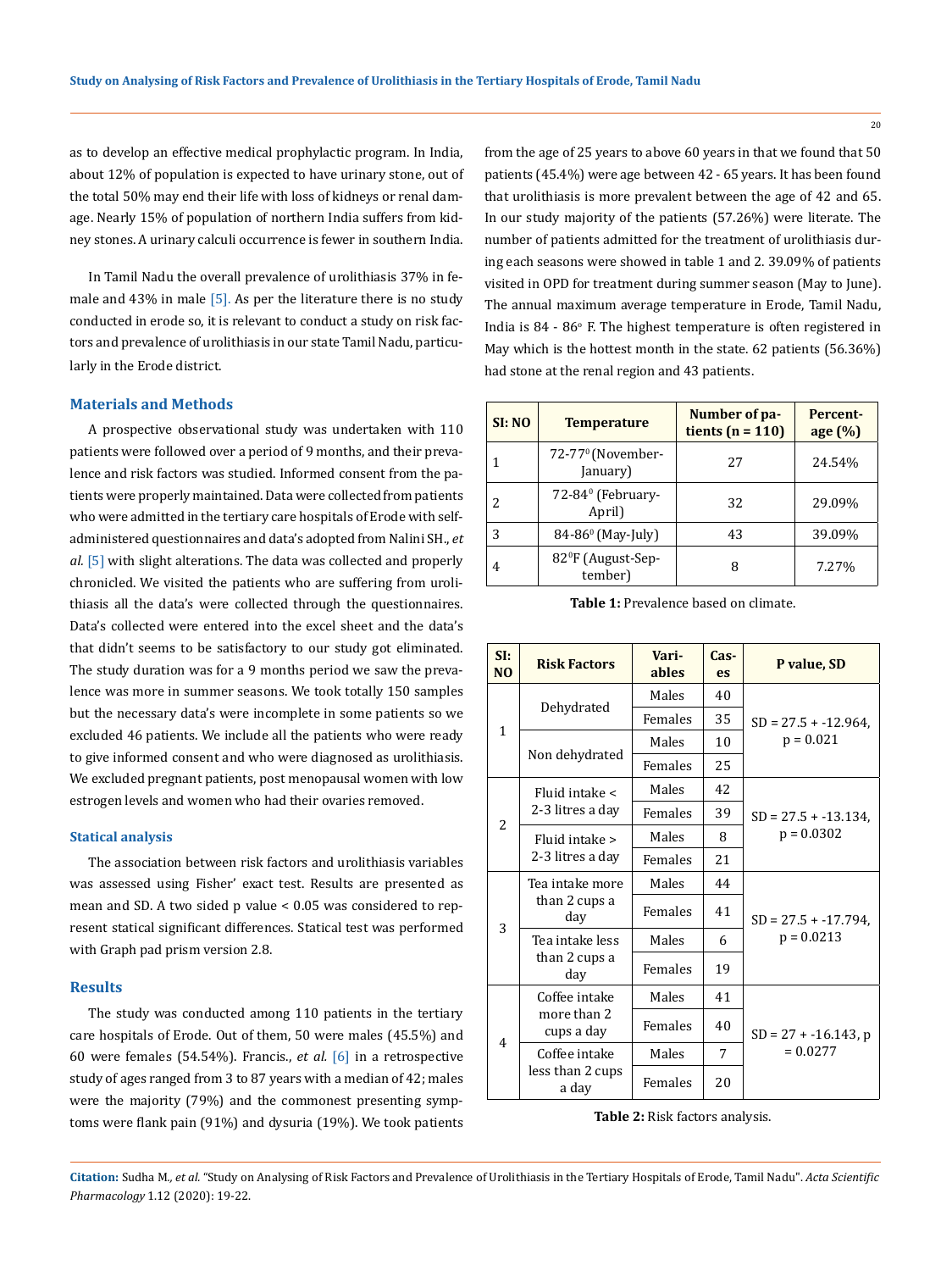(39.09%) had a stone size of 9 - 12 mm. 61 (55.45%) patients did not drink required water (2 - 3 lit/day) daily. 33 (30.00%) patients were observed pain in voiding.

We also found that 36 (72%) patients have the habits of smoking and 38 (76%) patients have the habits of alcohol consumption, on using Fisher's exact test the results seems to be clinically significant. Data interpretation was done with graph pad prism version 2.8 and interpretation of graphs were also made as shown in figure 1 and 2. 110 patients 39 (35.45%) patients had Hypertension, 26 (23.26%) had diabetes mellitus, 17 (15.45%) patients had both, 10 (9.09%) patients had urinary tract infections and 18 (16.36%) patients doesn't had any associated diseases. Out of 110 patients 5 (14.54%) patients undergone ESWL,14 (16.36%) patients undergone PCNL, 73 (66.36%) patients undergone open surgery, 14 (12.72%) patients undergone MET.



**Figure 1:** Risk factor distribution based on alcohol consumption.



**Figure 2:** Risk factor distribution based on habit of smoking.

For risk factor analysis we used Fisher's exact test, for dehydration status ( $p = 0.021$ ) SD = 27.5 + -12.964, for fluid intake ( $p =$  0.0302) SD =  $27.5 + -13.14$ , for coffee intake (p = 0.0213) SD = 27.5 + - 17.794 and for tea intake (p = 0.0277) SD = 27.5 + -16.14. The result was found to be clinically significant as we fix p value 0.05.

#### **Discussion**

Lithiasis fluctuate in size and stone type between diverse climates and racial groups. It is important to understand the epidemiology of stones disease so as to determine the significance of the disease at the community level, the associations of risk factors in individuals and the likelihood of stone recurrence [7]. Cosmic climate diversion is another environmental factor which elevates the risk of stone disease. The impact of global warming has been a major threat for many years, and today it is approved as a sensible phenomenon. Studies have an association between elevated environmental temperatures and increased stone rates [8].

Seo Yeon Lee., *et al,* conducted a prevalence study in Seoul to analyses the overall cumulative exposure and lag response relationships between daily temperature on urolithiasis presentations by using a time-series design and concluded that urolithiasis presentation get increased with increased in temperature [9]. Our study also seems older age is a major risk factor for lithiasis. The incidence of urinary stones diverge in accordance to age. Subjects with age under 45 years old the prevalence is 45.45.58%, while in those over 65 it is 18.18.7% [10].

An elevated rate of small ureteral stones has been seen [11]. This could be due to the widespread use of extracorporeal shock wave lithotripsy (ESWL), with subsequent use of noninvasive diagnostic techniques such as ultrasound and spiral computed tomography [12].

Cross-section studies have shown that urolithiasis is more frequently found in hypertensive patients than in normotensive subjects. Borghi., *et al*. [13] demonstrated a greater risk of stone formation in subjects with hypertension associated with excess body weight.

In our study we found a significant relationship between dehydration and urolithiasis.

Mohammad Reza Tamadon., *et al*. in their study the percentage of smokers among patients with urolithiasis was significantly higher than in the control subjects. Cigarette smoking was 2.06 times more common in stone formers than in the control group. Hence,

21

**Citation:** Sudha M*., et al.* "Study on Analysing of Risk Factors and Prevalence of Urolithiasis in the Tertiary Hospitals of Erode, Tamil Nadu". *Acta Scientific Pharmacology* 1.12 (2020): 19-22.